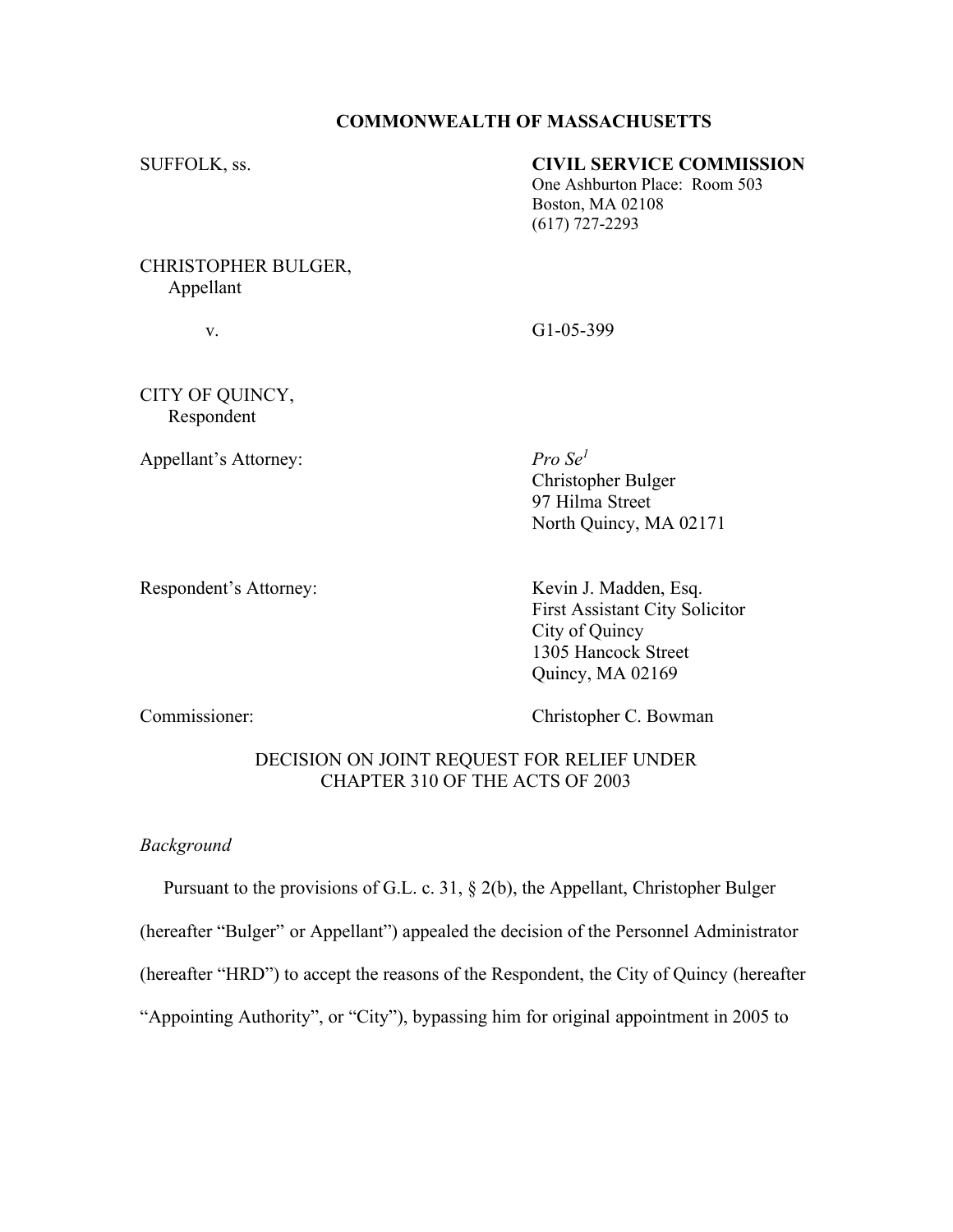the position of police officer in the Quincy Police Department. The Appellant filed a

timely appeal with the Commission on November 21, 2005.

 As part of their bypass of the Appellant in 2005, the City submitted a 3 ½ page letter to HRD outlining the reasons for bypass. Among the reasons listed by the City in 2005 for bypassing the Appellant were:

- $\blacksquare$  "On his 2005 Ouincy Police Department application, Mr. Bulger listed six (6) motor vehicle accidents. On four of these accidents, he failed to include any other information relative to location and police department ..."
- "Mr. Bulger served on the Boston Municipal Police force" for thirteen (13) years. During this time he was cited on numerous  $occasions regarding absence is more. He received written letters on [10] dates...$ Although specifically asked during the interview process, both verbally and in written form, Mr. Bulger never identified the suspension or written warnings [related to absenteeism] ...";
- "Mr. Bulger transferred to the Northeastern University Police for one and a half (1.5) years. A background investigation of Mr. Bulger conducted by Harvard University Police [a subsequent employer] includes a positive reference from his supervisor. However, the reference also stated that Mr. Bulger needed to work on his absenteeism. He stated that Mr. Bulger's attendance was 'borderline' and that he had been put on notice of the same."
- "... Investigators found in Mr. Bulger's employment file, a past employment verification section. Included in that section was a listing of previous employment as a bus driver for the Carney Hospital. Although specifically asked during the 2003 interview process, both verbally and in written form, Mr. Bulger never identified Carney Hospital as a past employer. Subsequently, Mr. Bulger confirmed that he was employed as a part time bus driver and had failed to disclose the information because he had forgotten. Mr. Bulger had been employed as "Parking / Security" at that facility for five years."
- "...During a review of Mr. Bulger's motor vehicle tax receipts the investigator discovered that in 1999 Mr. Bulger provided an address of [Quincy address redacted]. Multiple other sources of information identified his address as [Dorchester address redacted]. Mr. Bulger

l

<sup>&</sup>lt;sup>1</sup> The Appellant was formerly represented by Attorney James S. Timmins, Esq. Attorney Timmins, who now serves as City Solicitor for the Appointing Authority, withdrew as the Appellant's counsel on March 10, 2008.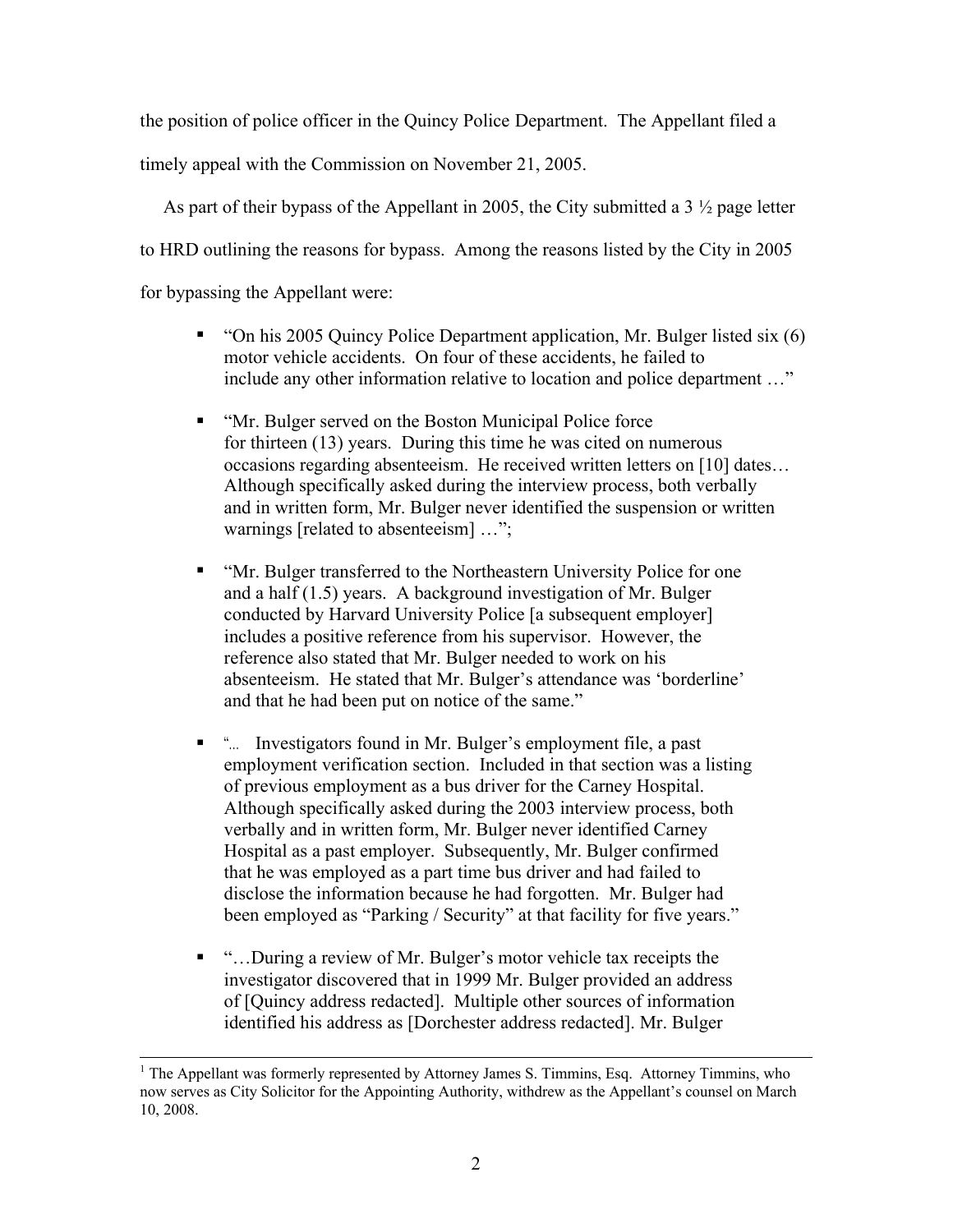attributed the discrepancy to his registration of his motor vehicles at his wife's mother's address to avoid higher insurance payments. This is not a residency issue, but a question of Mr. Bulger's veracity."

(September 21, 2005 letter from City to HRD)

 A pre-hearing conference was conducted by the Commission on March 13, 2006 and a full hearing was scheduled for September 26, 2007. At the request of the City, the full hearing was re-scheduled to October 24, 2007. At the request of the Appellant, the October 24, 2007 full hearing was re-scheduled to December 12, 2007. On December 7, 2007, then-counsel for the Appellant, James Timmins, sought a continuance, stating that he could no longer represent the Appellant as he had recently been appointed as City Solicitor for the Appointing Authority<sup>2</sup>, which placed him a position of conflict. That request for a continuance indicated that the Appellant anticipated obtaining new counsel who would submit an appearance with the Commission within 30 days. The Commission allowed the request for a continuance and re-scheduled the matter for a full hearing on February 25, 2008.

 On December 20, 2007, at the request of Attorney David Grunebaum, who was representing the City at the time and had a scheduling conflict, the February 25, 2008 full hearing was re-scheduled to March 10, 2008.

On March 7, 2008, the Commission received the Appellant's assented-to Motion to Continue the March 10, 2008 full hearing from Attorney James Timmins, stating, in part:

> ³In support of this motion, the Appellant states that his counsel is now the City Solicitor for the City of Quincy. He is therefore conflicted out of this case. Despite due diligence, the Appellant has been unable to procure new counsel ... It is anticipated that Mr. Bulger will retain new counsel who will file an appearance; at that time, the undersigned counsel will withdraw.´

l

 $2^2$  The City of Quincy elected a new Mayor on November 6, 2007.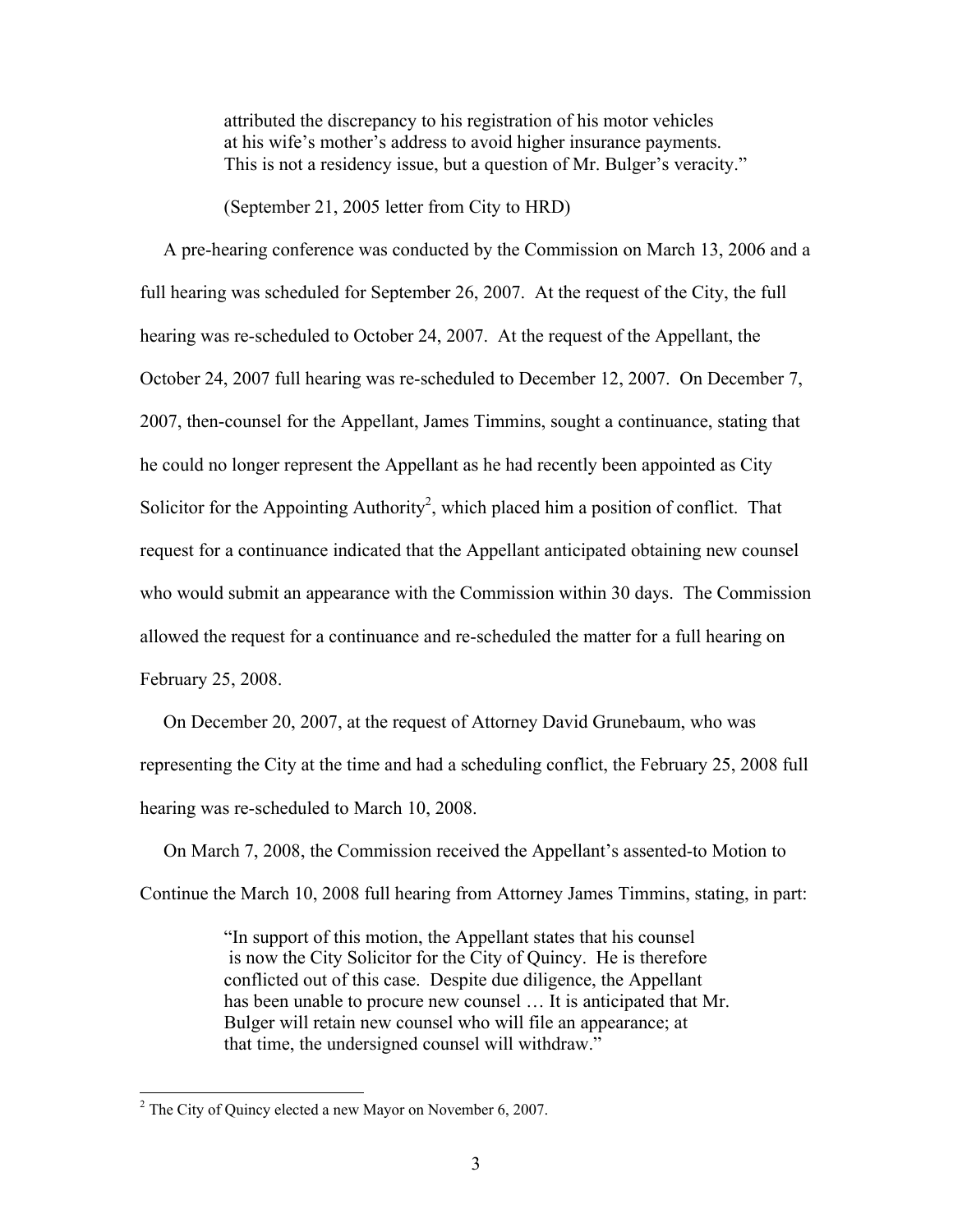Given that this case had been filed with the Commission in 2005, had been granted four previous continuances, and that the Appellant had had given ample time to retain new counsel, this most recent request for a continuance was denied. However, instead of a full hearing, the Commission conducted a status conference on March 10, 2008.

 At the status conference before the Commission on March 10, 2008, Attorney James Timmins filed a notice of withdrawal as counsel for the Appellant. The Appellant appeared and submitted a Notice of Appearance indicating that he was now pro se. Assistant City Solicitor Kevin Madden appeared and submitted an appearance form on behalf of the City.

At the March 10, 2008 status conference the parties presented a "settlement" agreement," jointly requesting that the Commission use its authority under Chapter 310 of the Acts of 2003 to place the Appellant's name first on the next civil service certification list provided to the City of Quincy for the position of police officer.<sup>3</sup> The settlement agreement further stated that, "The Appointing Authority shall then subject Bulger to the same background review process as all other candidates, with the sole exception that *Bulger*'s background review shall commence as of September 21, 2005 – the date of completion of his last background check.´ (*emphasis added*) In this proposed settlement agreement, the City effectively prohibited itself from considering *any* of the reasons outlined in its 2005 letter to HRD - including questions about the Appellant's driving history, excessive absenteeism and potential insurance fraud. When this Commissioner questioned the City's determination on this issue, especially in light of the resulting unfairness to other candidates whose background checks would presumably

l

<sup>&</sup>lt;sup>3</sup> According to the State's Human Resources Division (HRD), there are currently over 800 individuals ranked above the Appellant on the current eligibility list for police officer in the City of Quincy.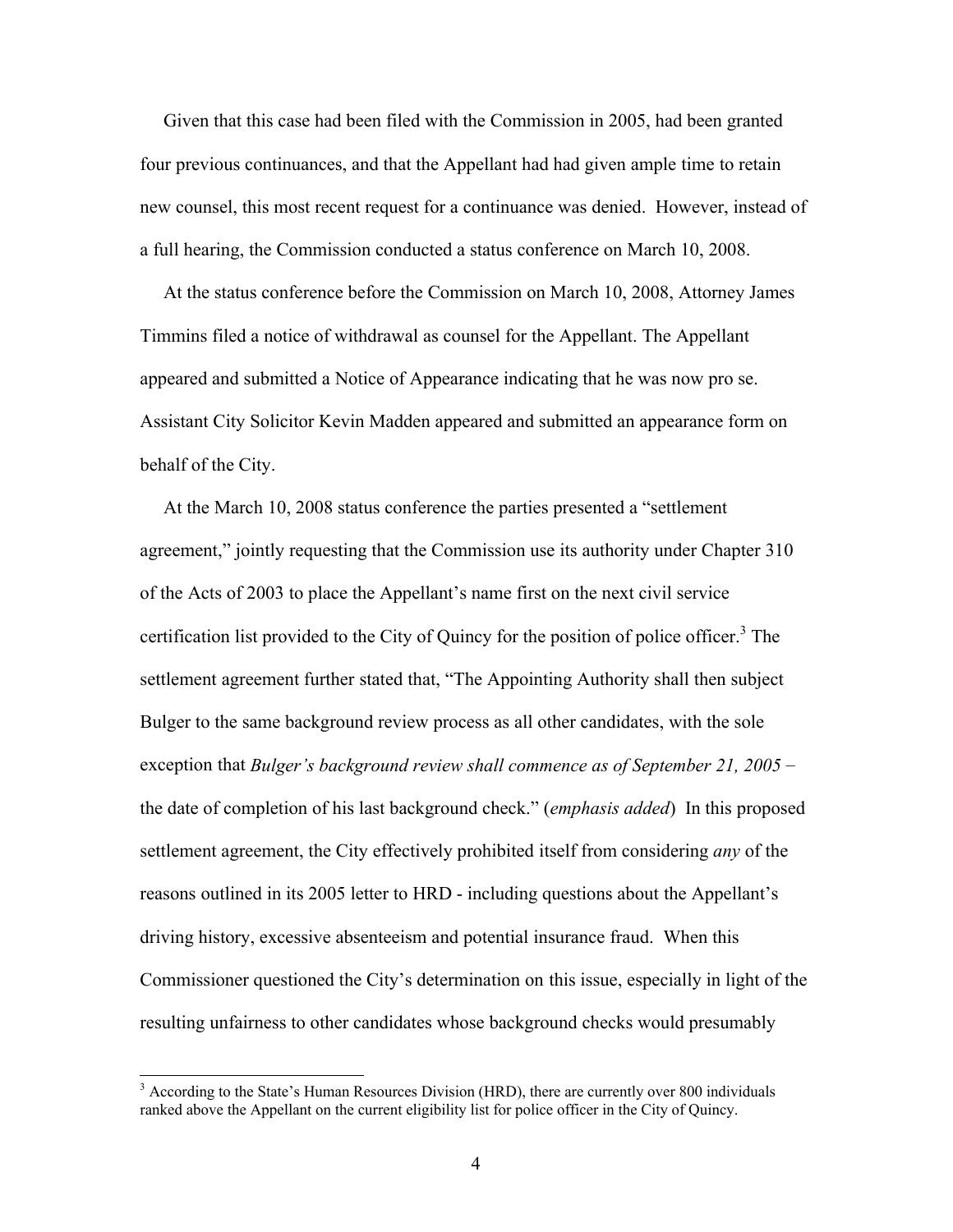include their entire adult lives, the parties subsequently submitted an updated settlement agreement striking that provision.

### *Conclusion*

 These circumstances are seriously amiss. Although the Commission, a quasi-judicial board that receives and processes hundreds of civil service appeals each year, regularly encourages parties to reach settlement agreements when possible, this agreement - even with the above-referenced stricken provision - does not sit well with this Commissioner. The 3 ½ page 2005 letter from the City to HRD is dedicated exclusively to the negative reasons for bypassing the Appellant. Given the issues outlined in that 2005 letter, the Commission concludes that absent a full public hearing and further clarification from the parties as to why the reasons outlined in that 2005 letter do not *now* present reasonable justification for bypassing the Appellant at that time and in the present, the Commission is disinclined to place the name of the Appellant ahead of over 800 other individuals currently seeking to be employed as Quincy police officers.

For these reasons, the parties' joint request for relief under Chapter 310 of the Acts of 1993 is *denied*.

Civil Service Commission

#### Christopher C. Bowman, Chairman

 $\mathcal{L}_\text{max}$ 

By vote of the Civil Service Commission (Bowman, Chairman; Henderson, Marquis and Taylor, Commissioners) on May 1, 2008.

A true record. Attest:

 $\mathcal{L}_\text{max}$ 

Commissioner